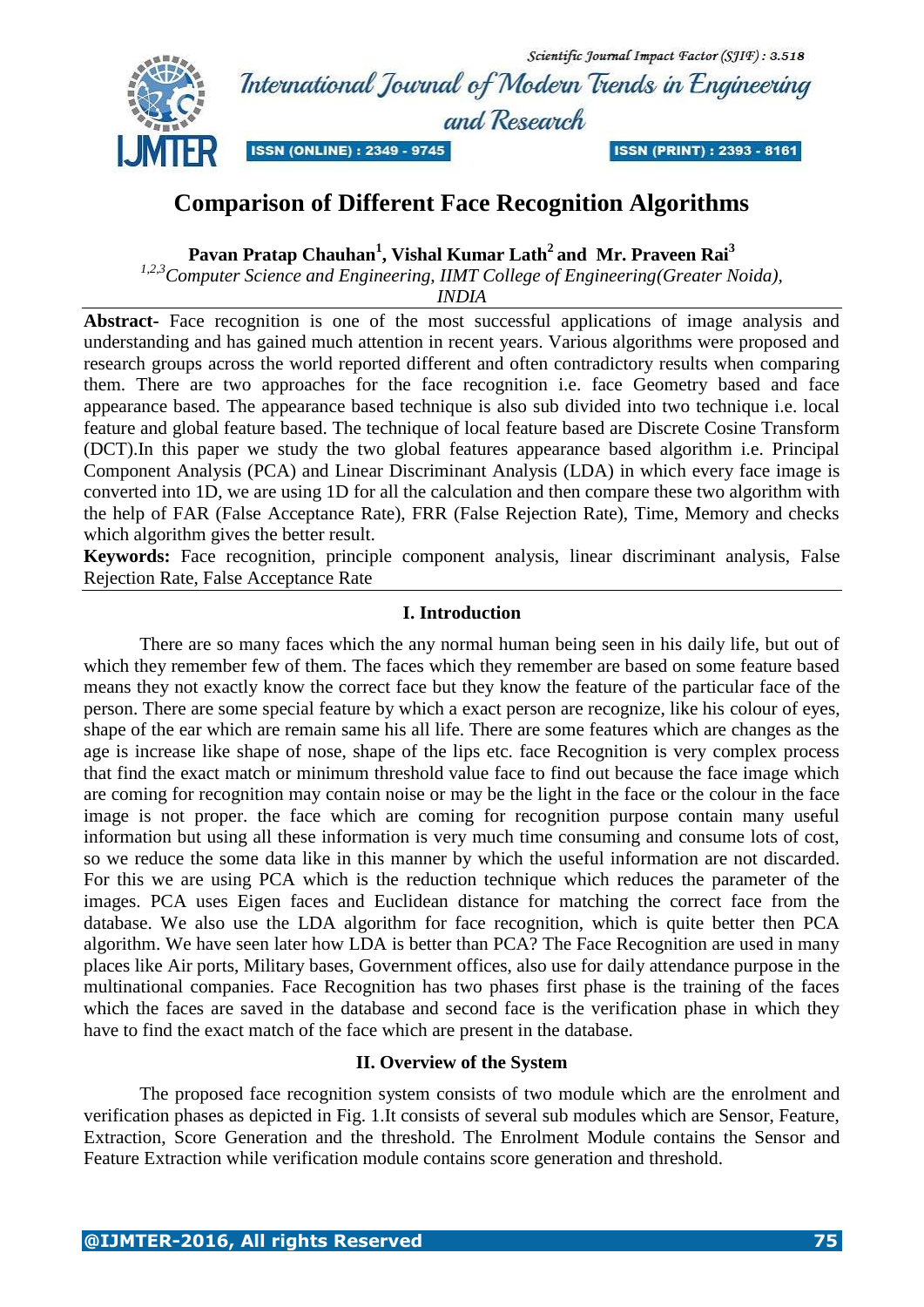

**Fig. 1:** Block Diagram of Face Recognition System

# **2.1. Enrolment Module**

The image is taken using a web camera and stored in a database. Next, the face image is detected and trained. During training, the face image is pre-processed. The features of the face image are extracted using several feature extraction techniques. The features data is then stored together with the user identity in a database.

### **2.1.1.Pre-processing**

The purpose of the pre-processing module is to reduce or eliminate some of the variations in face due to illumination. It normalized and enhanced the face image to improve the recognition performance of the system. In pre-processing technique the colour image is first converted into grey scale or in black & white image. After that according to the algorithm the steps are apply into the image to store in the database and calculate the threshold value of those images, threshold value is also saved in the database. The first and second steps are completed in the enrolment module. By using the normalization process, system robustness against scaling, posture, facial expression and illumination is increased.

### **2.2. Verification Module**

A user's face is once again acquired and system uses this to either identify who the user is, or verify the claimed identity of the user. The input to the face verification module is the face image, which is derived from two sources from the camera or from the database. While identification involves comparing the acquired biometric information against templates corresponding to all users in the database, verification involves comparison with only those templates corresponding to claimed identity. The image are again go for the respective algorithm and generated the score this score is compare with the threshold value which are saved in the database, the third and the forth step are completed in this module and respective output are shown in front of the user screen.

### **III. Algorithm for Face Recognition**

There are two approaches by which the face can be recognize i.e. face Geometry based and face appearance based. The appearance based technique is also sub divided into two technique i.e. local feature and global feature based. The technique of local feature based are Discrete Cosine Transform (DCT).In this paper we study the two global features (holistic) appearance based algorithm i.e. Principal Component Analysis (PCA) and Linear Discriminant Analysis (LDA).

### **3.1. Principal Component analysis (PCA)**

PCA for face recognition is based on the information theory approach. It extracted the relevant information in a face image and encoded as efficiently as possible. It identifies the subspace of the image space spanned by the training face image data and de-correlates the pixel values. The classical representation of a face image is obtained by projecting it to the coordinate system defined by the principal components. The projection of face images into the principal component subspace achieves information compression, decorrelation and dimensionality reduction to facilitate decision making. In mathematical terms, the principal components of the distribution of faces or the eigenvectors of the covariance matrix of the set of face images, is sought by treating an image as a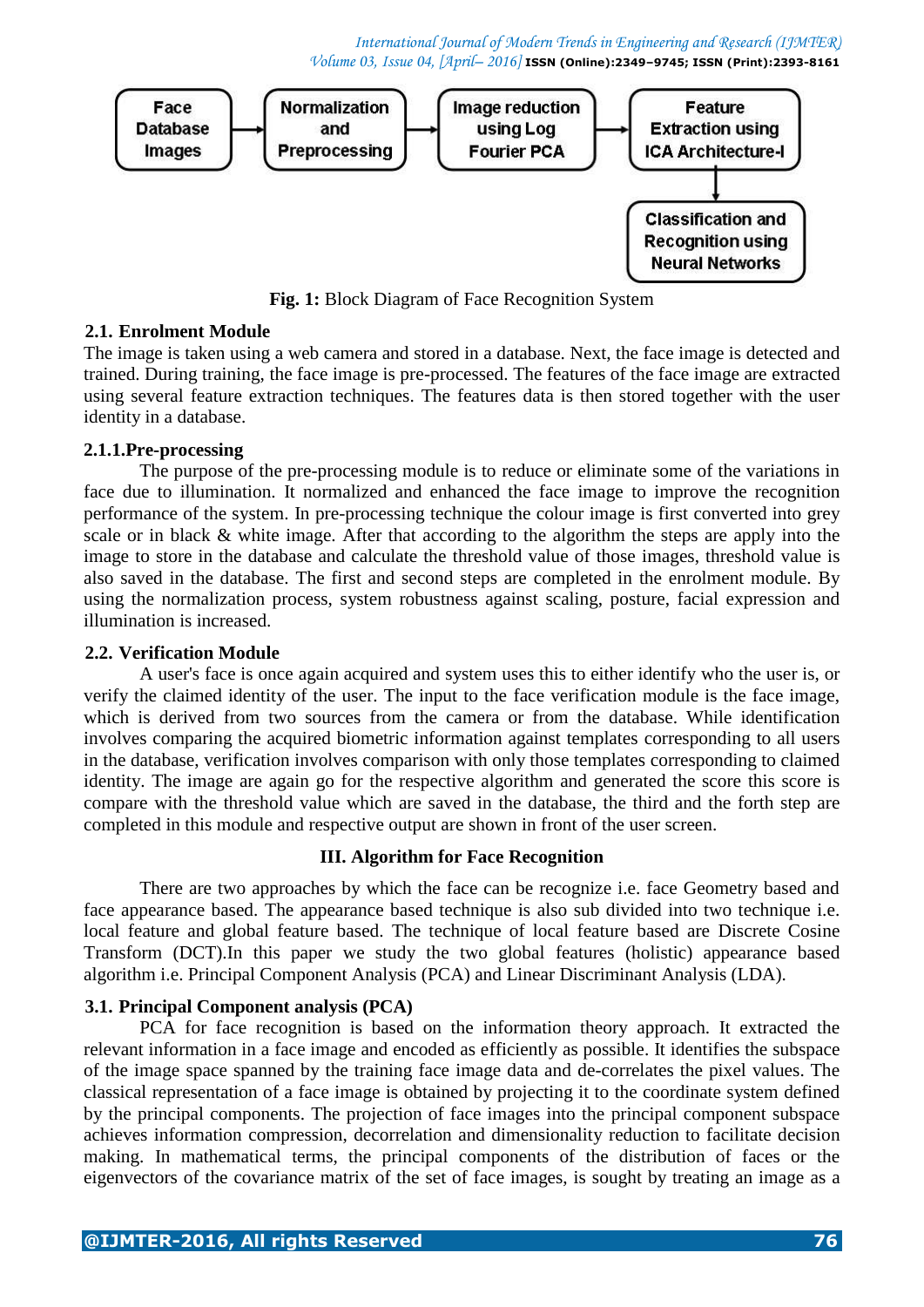vector in a very high dimensional face space. We apply PCA on this database and get the unique feature vectors using the following method .Suppose there are P patterns and each pattern has t training images of m x n configuration.

- The database is rearranged in the form of a matrix where each column represents an image.
- With the help of Eigen values and Eigen vectors covariance matrix is computed.
- Feature vector for each image is then computed. This feature vector represents the signature of the image. Signature matrix for whole database is then computed.
- Euclidian distance of the image is computed with all the signatures in the database.
- Image is identified as the one which gives least distance with the signature of the image to recognize.

# **3.1.1. Advantage of this Algorithm**

- It completely de-correlates any data in the transform domain.
- It packs the most energy (variance) in the fewest number of transform coefficient.
- It minimizes the MSE (mean square error) between the reconstructed and original data for any specified data compression.
- It minimizes the total entropy of the data.

# **3.1.2. Disadvantage of this Algorithm**

- There is not fast algorithm for its implementation.
- The PCA is not a fixed transform but has to be generated for each type of data statistics
- There is considerable computational effort are needed for generation of Eigen values and Eigen values of the covariance matrix.

### **3.2. Linear Discriminant Analysis (LDA)**

LDA seeks directions that are efficient for discrimination between the data. LDA maximizes the between-class scatter and minimizes the within-class scatters. This criterion tries to maximize the ratio of the determinant of the between-class scatter matrix of the projected samples to the determinant of the within-class scatter matrix of the projected samples. Fisher discriminants group images of the same class and separates images of different classes. Images are projected from N2 dimensional space to C dimensional space (where C is the number of classes of images). To identify an input test image, the projected test image is compared to each projected training image, and the test image is identified as the closest training image. The within class scatter matrix represents how face images are distributed closely within classes and between class scatter matrix describes how classes are separated from each other. When face images are projected into the discriminant vectors W, face images should be distributed closely within classes and should be separated between classes, as much as possible. In other words, these discriminant vectors minimize the Denominator and maximize the numerator. The use of Linear Discriminant Analysis for data classification is applied to classification problem in speech recognition. We decided to implement an algorithm for LDA in hopes of providing better classification compared to Principle Components Analysis. The prime difference between LDA and PCA is that PCA does more of feature classification and LDA does data classification.



**Fig.2:** Face Images for the database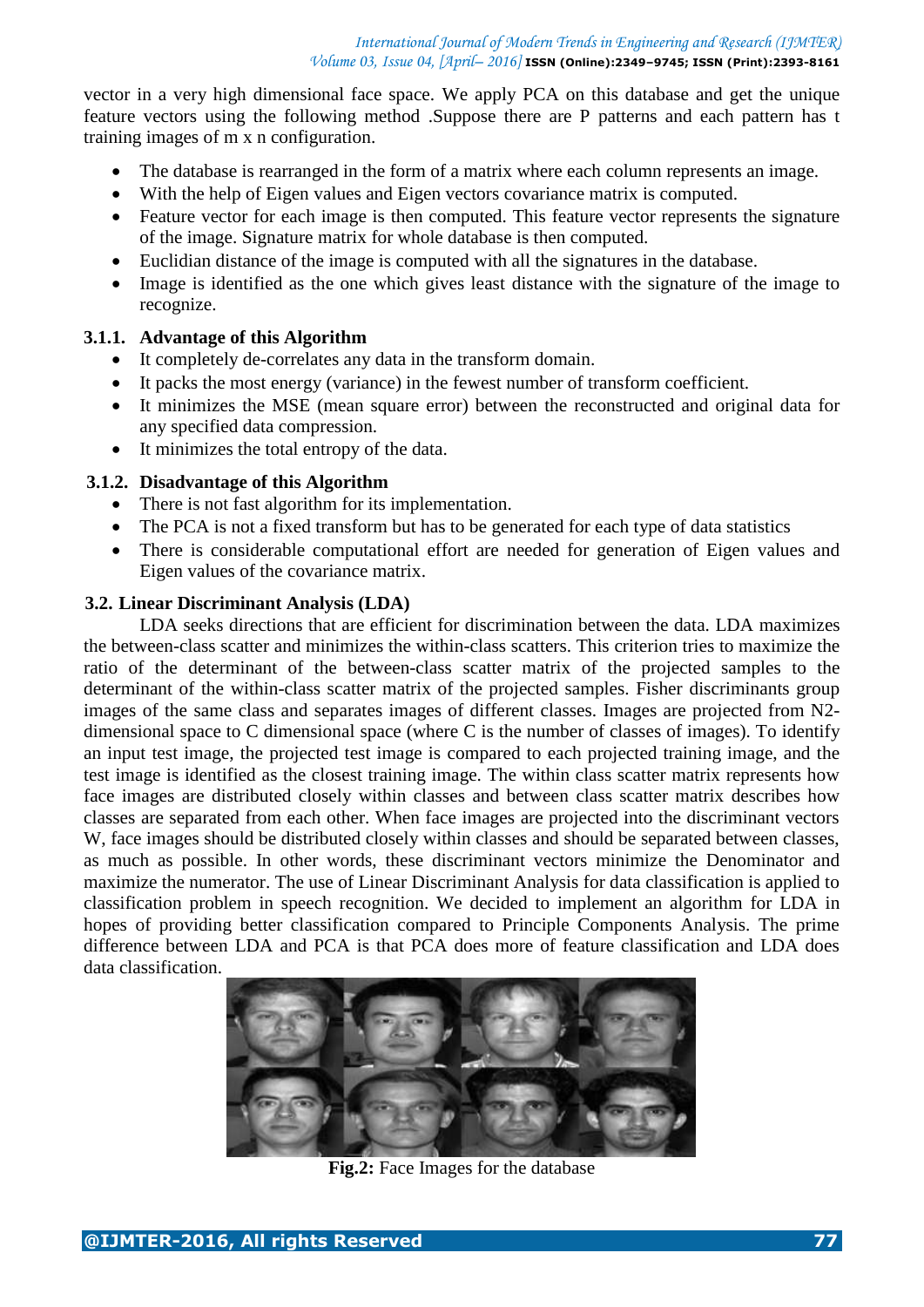

**Fig. 3:** Calculated Eigen Faces of the person

### **IV. Comparison between the Algorithms**

We will compare these two algorithms with respect of FAR (False Acceptance Rate), FRR (False Rejection Rate), memory and time.

False Rejection Rate: The probability that system will fail to identify an enrolee. This is also called type I error rate.

#### FRR=NFR/NEIA

Where

NFR= Number of false rejection rates

NEIA= Number of enrolee identification attempt.

False Acceptance RATE (FAR): The probability that system will incorrectly identify an individual or fail to reject an imposter. It is also called type II error type.

### FRR=NFR/NIIA

**Where** 

NFR= Number of false rejection rates

NIIA= Number of imposter identification attempt.

|  |  | <b>Table – 1:</b> Comparison of FAR and FRR of different Images |  |  |  |  |  |  |  |
|--|--|-----------------------------------------------------------------|--|--|--|--|--|--|--|
|--|--|-----------------------------------------------------------------|--|--|--|--|--|--|--|

| <b>Feature</b>   | Number of | FAR=FRR $(\% )$ |            |  |  |  |
|------------------|-----------|-----------------|------------|--|--|--|
| <b>Extractor</b> | images    | <b>FAR</b>      | <b>FRR</b> |  |  |  |
| <b>PCA</b>       | 08        | 15              | 85         |  |  |  |
|                  | 12        | 17              | 83         |  |  |  |
|                  | 15        | 20              | 80         |  |  |  |
| <b>LDA</b>       | 8         | 13              | 83         |  |  |  |
|                  | 12        | 12              | 88         |  |  |  |
|                  | 15        |                 | 92.33      |  |  |  |

In Fig.4, 5 we calculate how much time is spend in recognizing the face which is coming for recognizing process in the individual algorithm Fig.4 show the result of PCA algorithm and Fig.5 show the result of LDA algorithm. With the help of below figures we conclude that PCA consumes more time than LDA algorithm for recognizing the face.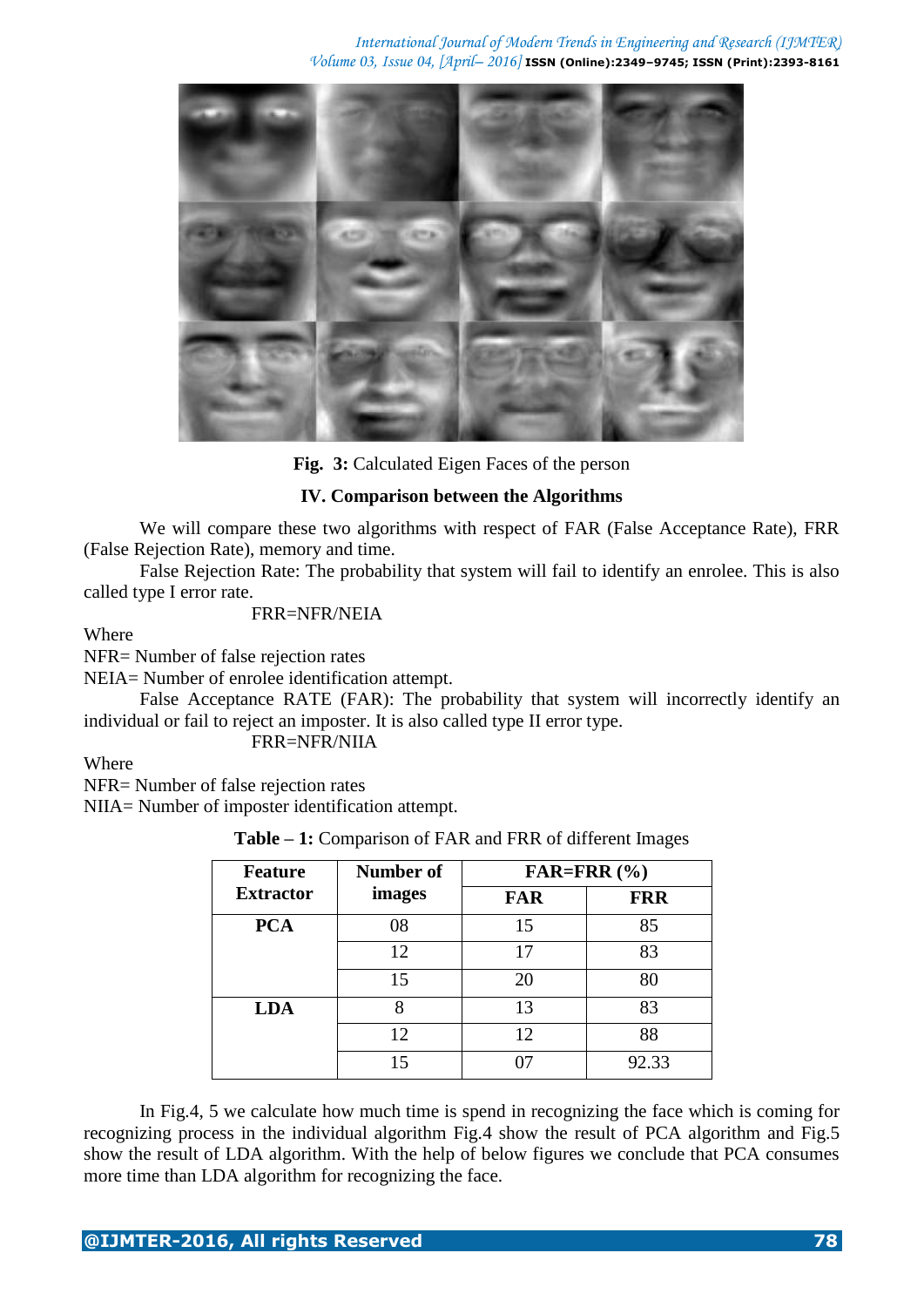

**Fig.4:** Calculate time for Calculating the PCA Result



**Fig.5:** Calculate time for Calculating the LDA Result

In Fig.6, 7 we calculate how much memory is spend in recognizing the face which is coming for recognizing process in the individual algorithm Fig.6 show the result of PCA algorithm & Fig.7 show the result of LDA algorithm. With the help of below figures we conclude that PCA occupies more memory than LDA algorithm.



**Fig.6:** Calculate memory for Calculating the PCA Result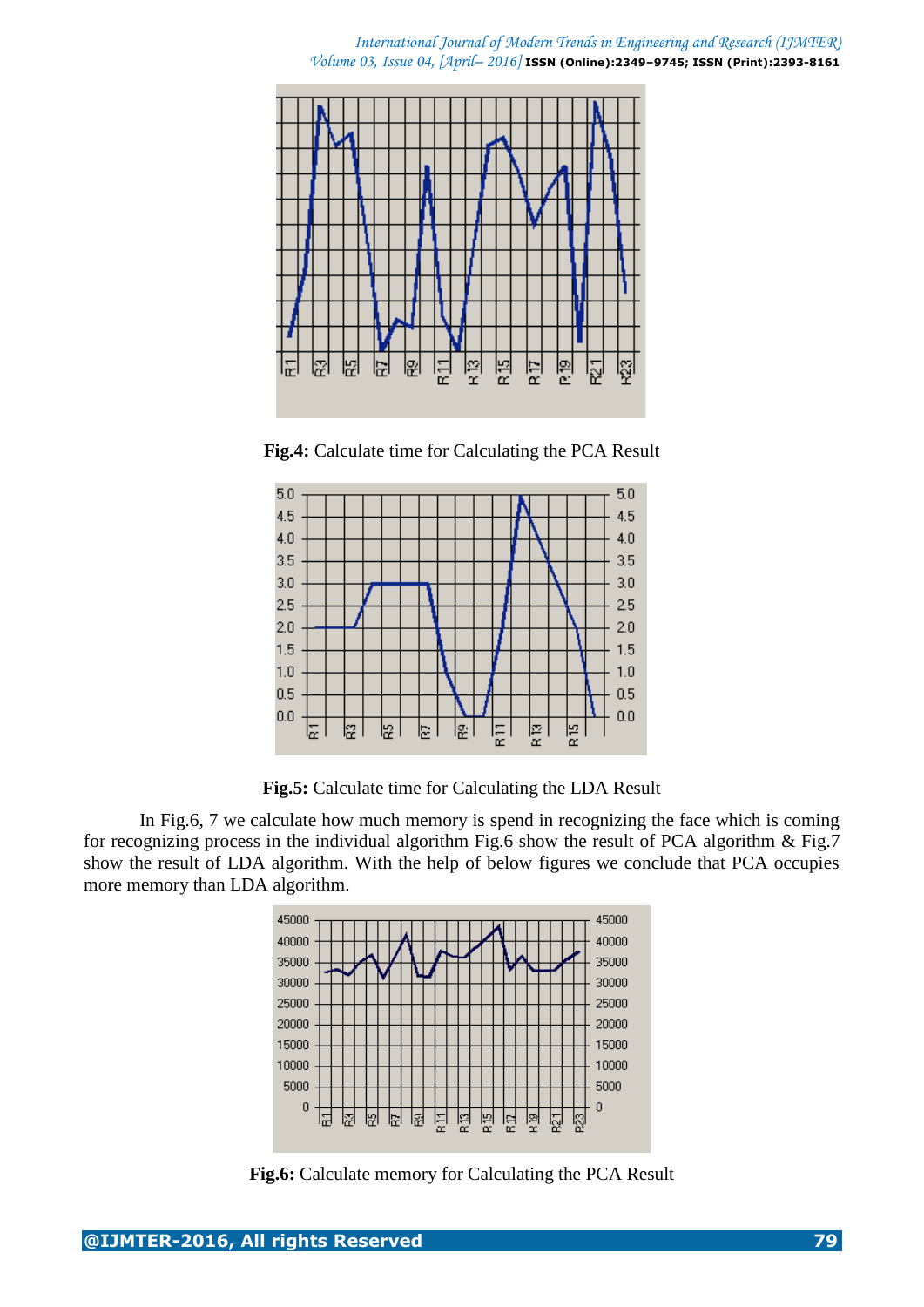

**Fig.7:** Calculate memory for Calculating the LDA Result

### **4.1. Principal Component Analysis (PCA)**

- Project faces onto a lower dimensional sub-space.
- No distinction between inter and intra-class variability
- Reduce the dimension of the data from N2 to M
- Verify if the image is a face at all.
- Problems with illumination, head pose, etc.
- Optimal for representation but not for discrimination.

### **4.2. Linear Discriminant Analysis (LDA)**

- Find a sub-space which maximizes the ratio of inter class and intra-class variability.
- Same intra-class variability for all classes.
- Work also with various illuminations, etc.
- Reduce dimension of the data from N2 to P-1
- Can only classify a face which is "known" to the database

### **V. Conclusion**

The paper has presented a comparison of different type of face recognition algorithm like PCA, LDA algorithm. The overall performance for verification of image by using these two algorithm we concluded that the LDA gives the better performance as comparison with the PCA algorithm. The main difference between these algorithm when we perform Analysis and experimental results indicates that the PCA works well when the lightening variation is small. LDA works gives better accuracy in facial expression. We also notice that PCA are time consuming as compare with the LDA algorithm. Also we test with the help of FAR&FRR term than we concluded that LDA shows better result than PCA.

#### **References**

- [1] Mattew Turk and Alex Pentland," Eigenfaces for Recognition," SPIE Vol.1192 IRCVVIn (i989), 22-32.
- [2] Kirby and Sirovich, 1990. Application of Karhunen-Loeve procedure for the characterization of human faces. IEEE Trans. pattern analysis and machine intelligence, 12:103-108.
- [3] Turk, M.A. and A.L. Pentland, 1991. Face recognition using Eigen faces. Proc. IEEE computer society Conf Computer Vision and pattern recognition, pp: 586-591.
- [4] Kyungim Baek, Bruce A. Draper, J. Ross Beveridge, Kai She, "PCA vs. ICA: A Comparison on the FERET Data Set", Proceedings of the 6th Joint Conference on Information Science (JCIS), 2002, pp. 824-827.
- [5] T. Chen, W. Yin, X.-S. Zhou, D. Comaniciu, T. S. Huang, Total Variation Models for Variable Lighting Face Recognition and Uneven Background Correction", IEEE Transactions on Pattern Analysis and Machine Intelligence, vol. 28(9), 2006, pp.1519- 1524.